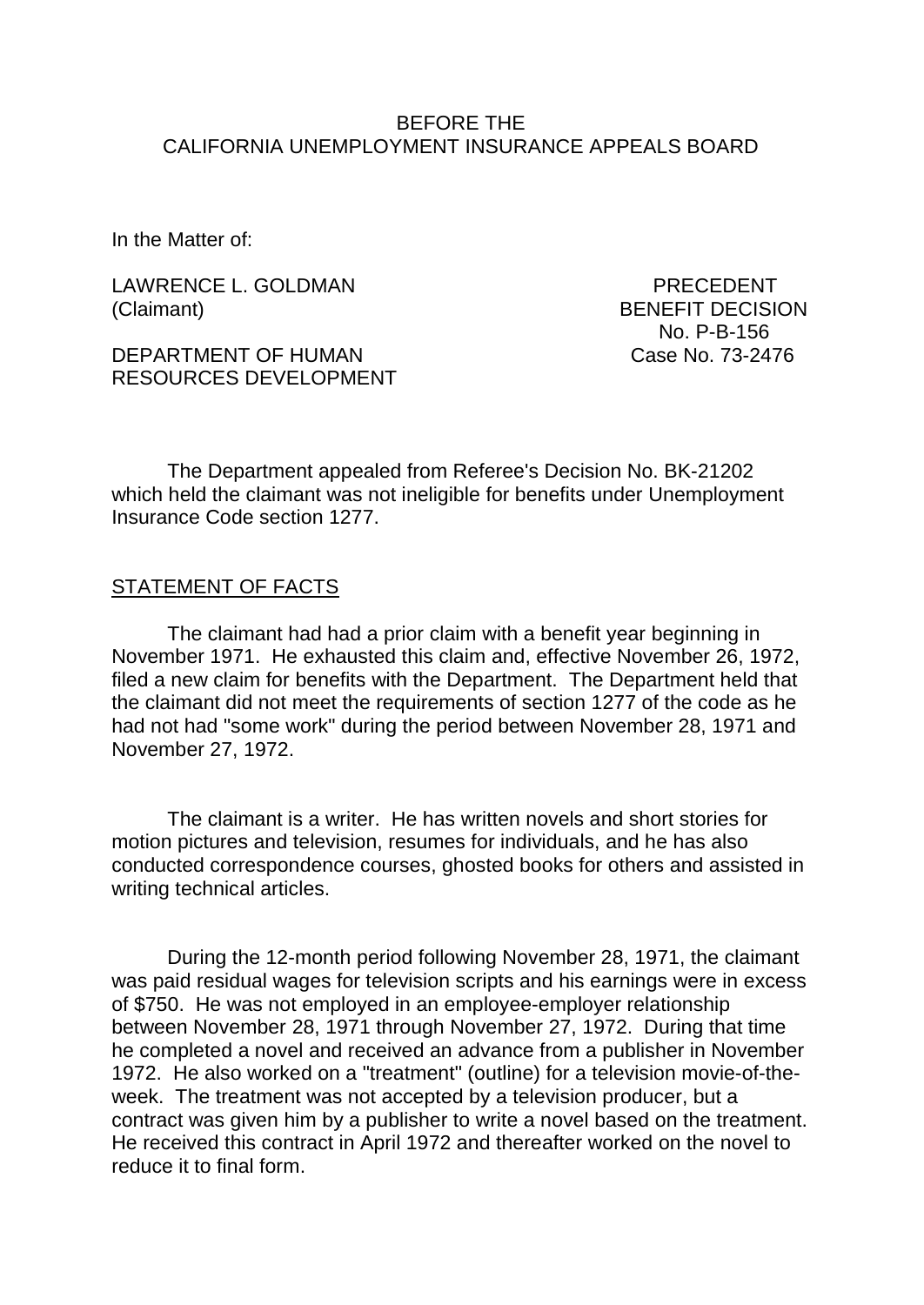The claimant had never considered himself as an employee when writing novels or treatments which he attempted to sell after they were completed.

It was the Department's position that the claimant's work was in selfemployment, and therefore he did not meet the "some work" requirement of section 1277 of the code.

## REASONS FOR DECISION

Section 1277 of the California Unemployment Insurance Code prior to January 1972 provided as follows:

"Wages paid prior to the filing of a valid claim and not used in the computation of the award may be used for the purpose of computing the amount of any other award only if within the 12-month period following the date of the filing of the valid claim the individual was paid sufficient wages to meet the eligibility requirement under Section 1281. For the purpose of this section only the term 'wages' includes any and all compensation for personal services performed as an employee for the purpose of meeting the eligibility requirement under Section 1281. This section is not applicable to the computation of an award for disability benefits but the establishment of a valid claim for disability benefits shall not constitute a valid claim for unemployment compensation benefits unless the claimant has sufficient wages to entitle the claimant to an award under this section."

The State Legislature in 1971 amended section 1277 of the code to be effective January 1, 1972, by inserting, following "Section 1281" in the first sentence, the words "and had some work"; and substituted, following "claimant" in the last sentence, "was paid sufficient wages and performed some work to entitle the claimant" for "has sufficient wages to entitle the claimant."

Although section 1277 was further amended during the 1972 session of the legislature, the statute in effect at the time the claimant filed his claim for benefits in 1972 is as set forth above.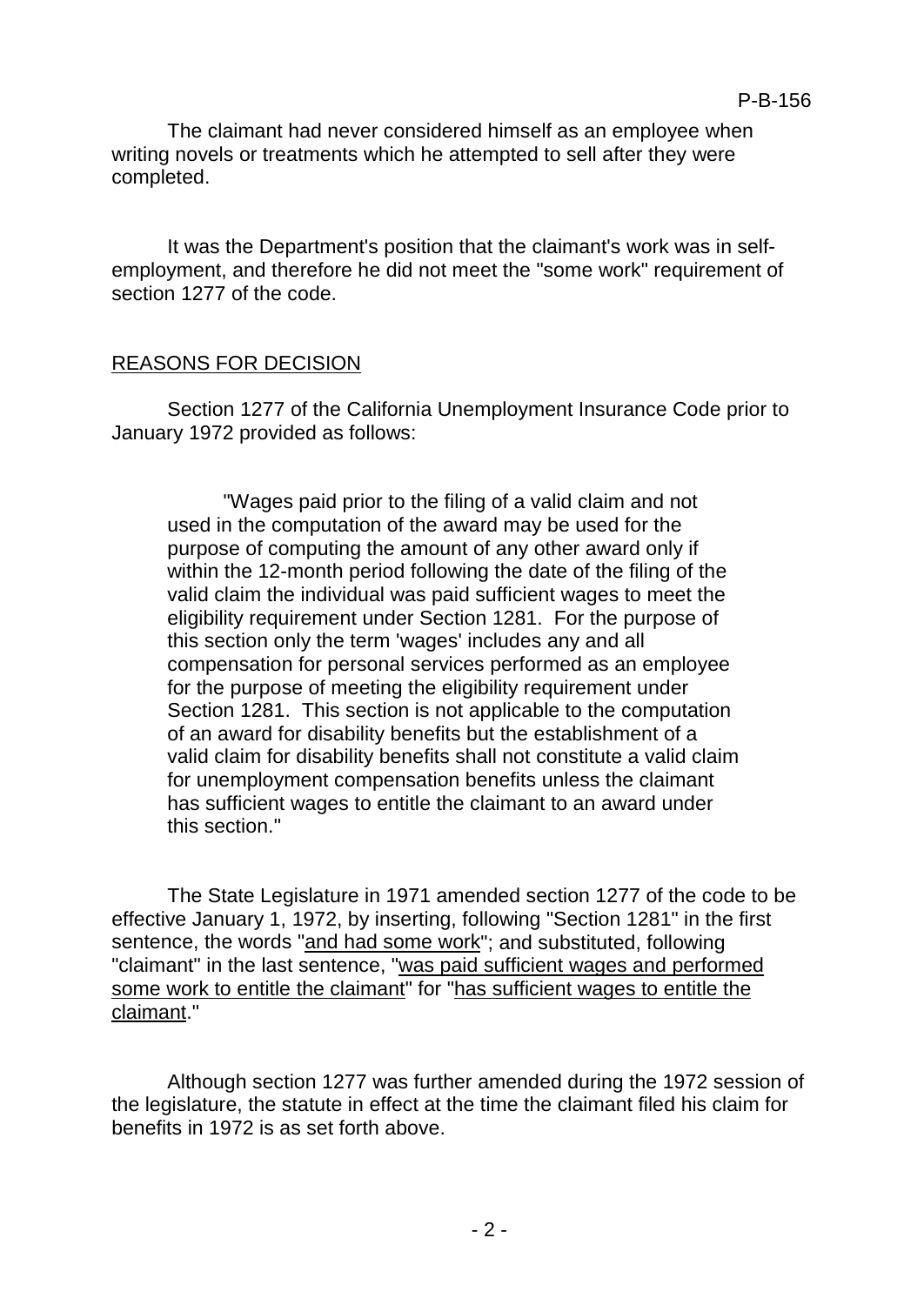The amendments to section 1277 which required a claimant to have some work during the 12-month period following the date of a previous valid claim were necessary to conform to portions of the Federal Unemployment Tax Act as set forth in Public Law 91-373, passed by the 91st Congress and approved August 10, 1970.

Section 121(a)(7) of Public Law 91-373 is as follows:

"(a) Section 3304(a) of the Internal Revenue Code of 1954 is amended by inserting after paragraph (6) (added by section 104(a) of this Act) the following new paragraphs: "'(7) an individual who has received compensation during his benefit year is required to have had work since the beginning of such year in order to qualify for compensation in his next benefit year;"

Section 121 (10)(b) further provided the amendments made by subsection (a) should take effect January 1, 1972 and would apply to the taxable year 1972 and taxable years thereafter.

Neither the federal statutes nor the state statutes define the "work" requirement. However, the United States Department of Labor in manual instructions to the states sets forth the federal interpretation of "work" as follows:

". . . 'work' means the performance of services for which remuneration is payable. Accordingly, an individual who received benefits during a benefit year must perform services for remuneration after the beginning of that year as a condition for receiving benefits in a second benefit year. Remuneration received after the beginning of a benefit year for service prior to that year cannot be used to satisfy the requalifying requirement. Disability benefits, vacation pay, separation pay or back pay would not meet the definition of 'work' since none of these is remuneration for services performed. Report-in or stand-by pay would meet the definition since reporting for work or holding oneself in readiness to work for one's employer is considered performing service. These are examples, and merely illustrative rather than exhaustive of the kinds of remuneration which may fall within or without the definition of 'work.'"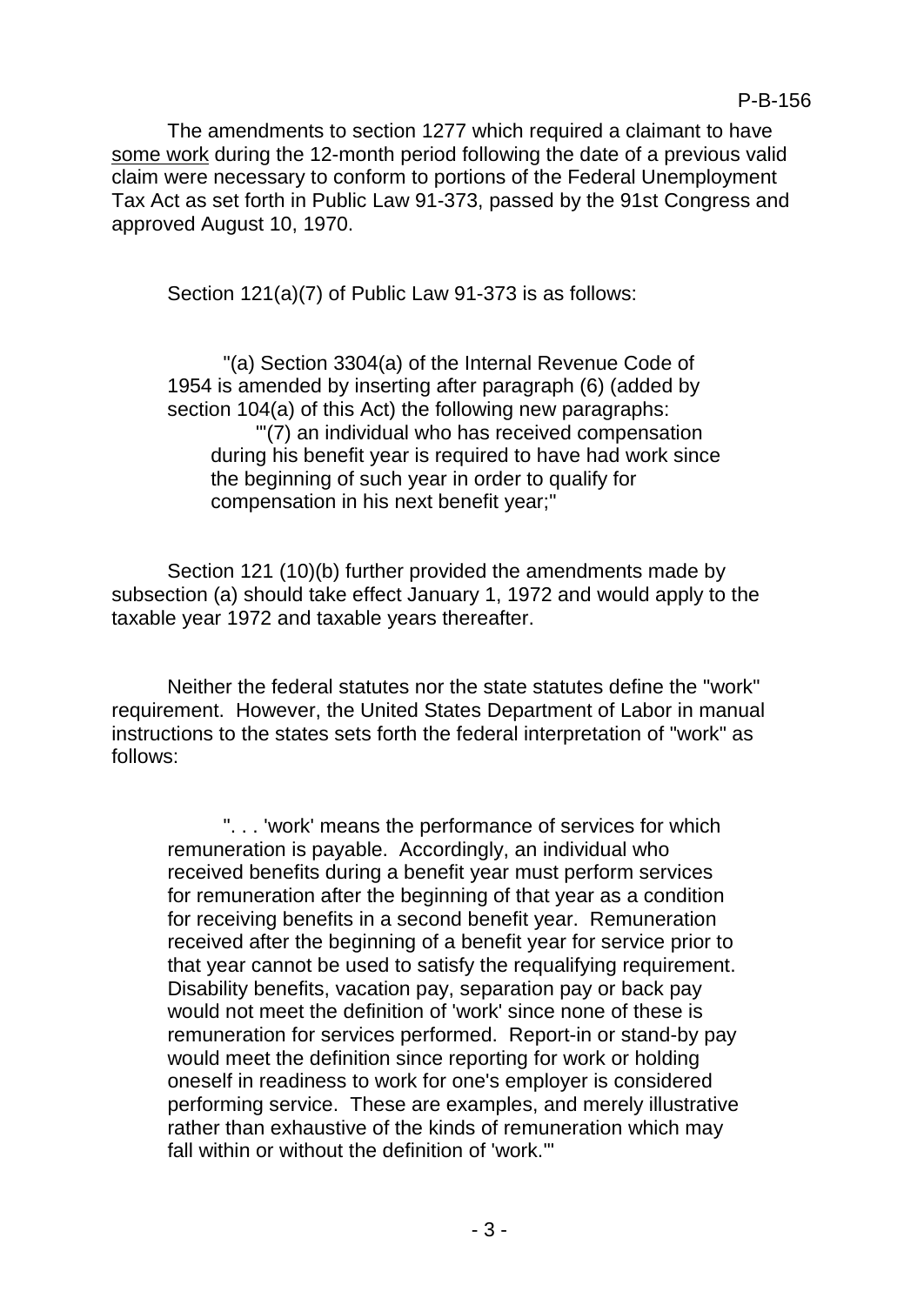The above interpretation of "work" furnished some basis for determining when the "some work" requirement under section 1277 was met by a claimant. In order to implement, interpret and make specific the "work" requirement in respect to section 1277, the Department adopted regulation 1277-2(a), Title 22, California Administrative Code, effective May 13, 1973 which reads as follows:

"'Work' means services performed by a person for remuneration under a bona fide contract with and payable by another person, including any employing unit, and includes services performed for income or earnings in self-employment, or as an employee as defined by Section 621 of the code, or as an independent contractor for a principal, or as an employee under the usual common law or admiralty rules regardless of whether the services are in 'employment' under the code."

In order for the claimant in the present matter to be entitled to a valid claim for benefits, the facts must show he was paid sufficient wages to meet the eligibility requirement of subdivision (a) of section 1281 and had some work during the 12-month period following November 28, 1971.

Section 1281(a) of the code provides as follows:

"An individual cannot establish a valid claim or a benefit year during which any benefits are payable unless he has during his base period been paid wages for employment by employers of not less than seven hundred fifty dollars (\$750)."

The eligibility requirement of section 1281(a) is satisfied in this matter as the claimant was paid wages in excess of \$750 during the 12-month period following November 28, 1971. The main question is whether the claimant's efforts of writing novels or treatments during the period in question satisfied the "some work" requirement. It is apparent the claimant did not work for an employer in an employer-employee relationship between November 28, 1971 and November 27, 1972. In our opinion, the claimant was engaged in selfemployment during the period in question.

Self-employment generally means a person is earning income from one's own business, trade or profession rather than as a specified salary or wages from an employer. The term "work" as used in the Federal